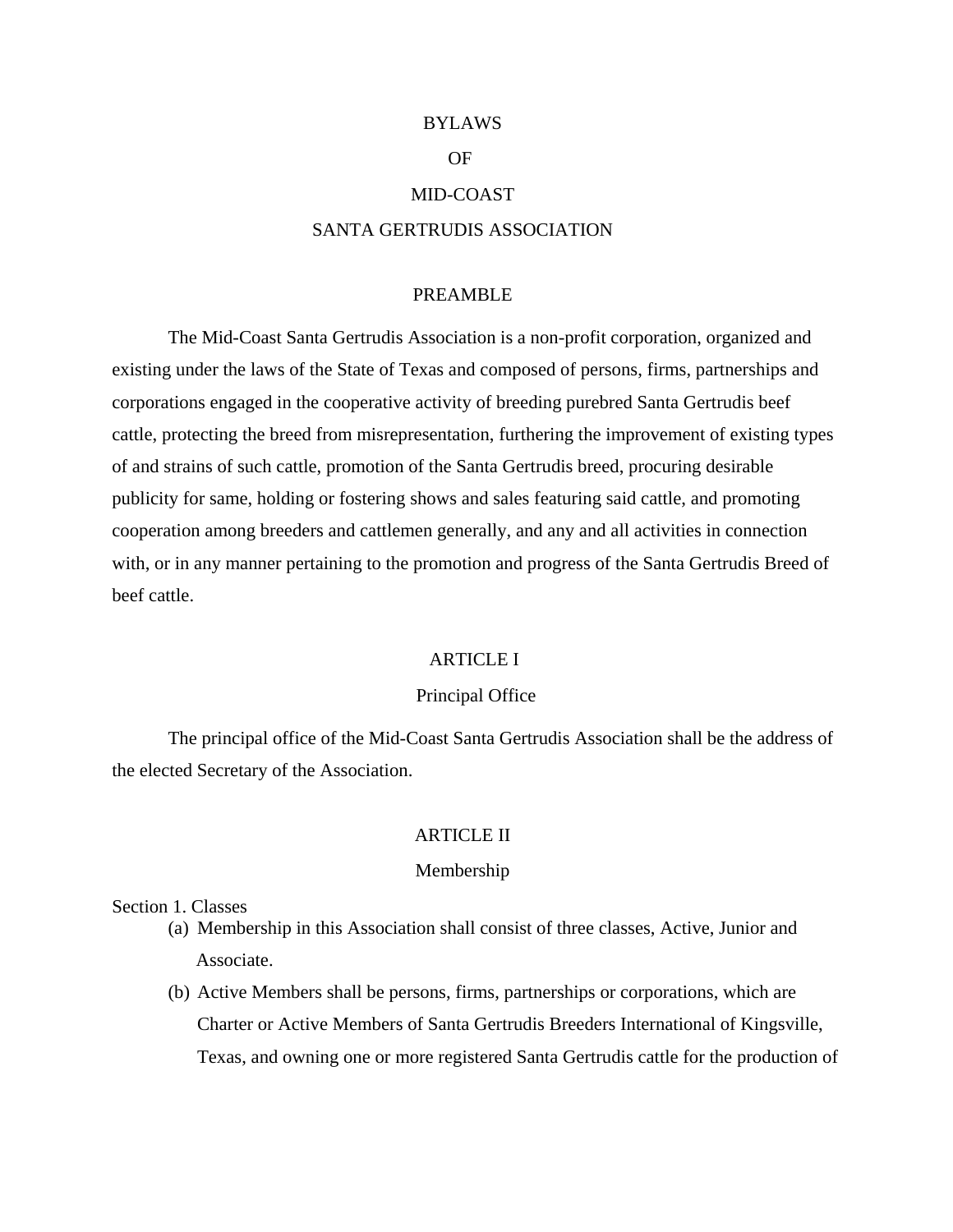purebred Santa Gertrudis cattle. The ownership of such Santa Gertrudis cattle shall be established by the records of Santa Gertrudis Breeders International.

- (c) Junior Members shall be young men and women under the age of twenty one (21) years interested in the Santa Gertrudis breed of cattle.
- (d) \*Associate Members shall be persons, firms, partnerships, or corporations interested in the cattle business. They need not be members of SGBI. They need not own Santa Gertrudis cattle or any cattle at all. They shall not be entitled to vote.

\* Added per membership vote at the annual meeting of May 15, 1992.

Section 2. Admission to Membership:

 Application for membership of either Active or Junior Members shall be in writing, on blank forms to be furnished by the secretary, accompanied by the payment of one year's annual dues.

Section 3. Dues:

All members, Active and Juniors, shall pay annual dues in advance in an amount to be determined by the Directors at a meeting of the Board.

#### Section 4. Privileges of Membership:

- (a) Active Members shall be entitled to one vote; the vote of an Active Member which is a corporation may be cast by any designated representative of that member corporation; the vote of a partnership which is an Active Member may be cast by any of the partners; either of the spouses may be cast the vote of an Active Membership held by husband and wife as designated representation per Membership or herd numbers.
- (b) Junior Members shall not be entitled to participate in the proceedings of Members' meetings by moving, nominating, or voting, nor shall they be entitled to formal notices of hearing; provided, however, Junior Members are welcome at meetings of Members and may participate in discussions.

Section 5. Termination of Membership:

(a) Membership in this Association shall automatically terminate: (i) when a Member has failed to pay dues as required by these Bylaws for a period of sixty (60) days after the same shall be due and payable and shall have been given twenty (20) days written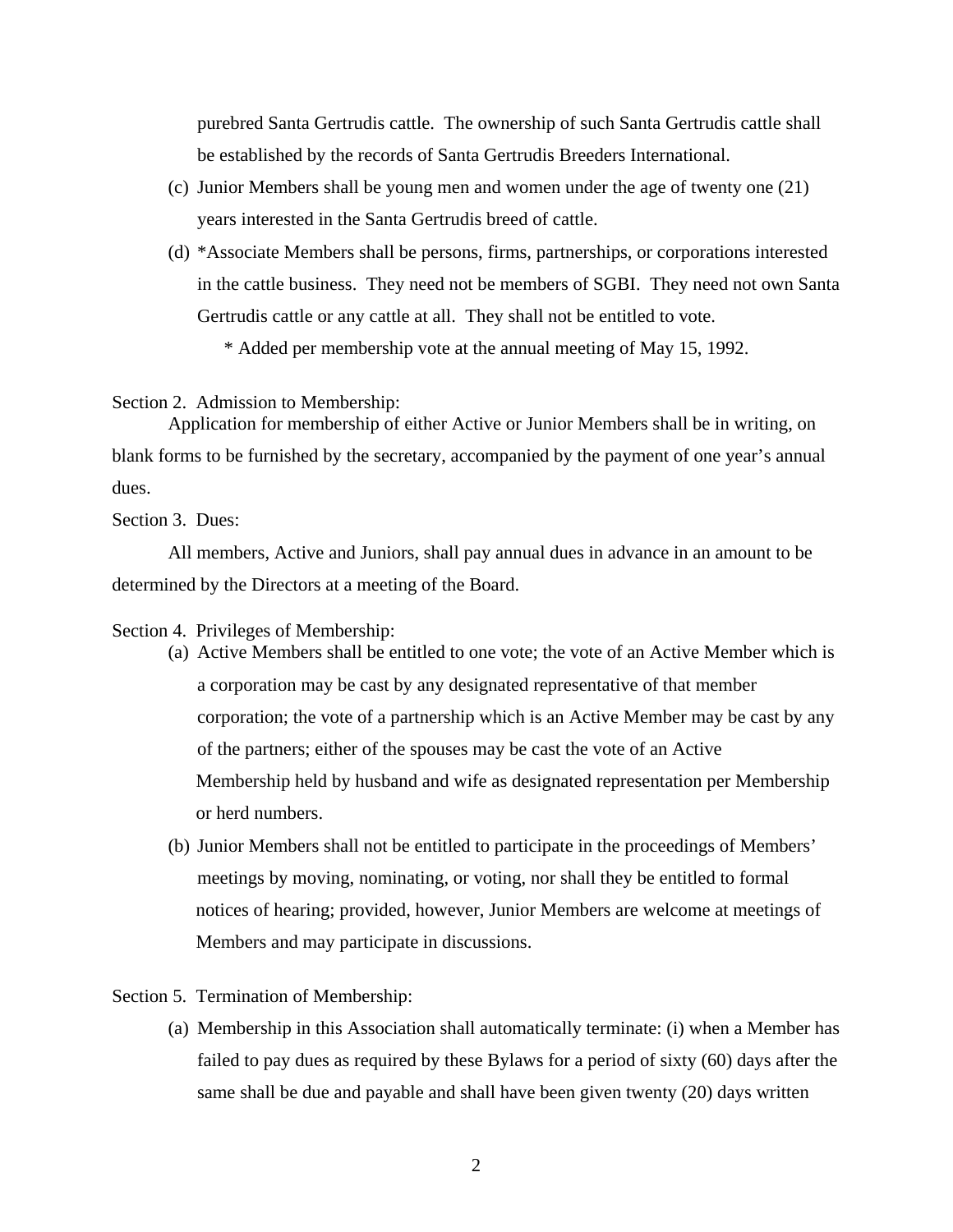notice by mail of such non-payment; (ii) upon the termination of the Membership of such Member in Santa Gertrudis International, (iii) upon the death of an individual who is a Member; the death of one or more partners of a partnership shall not terminate the Membership of the partnership and the death of one of the spouses shall not terminate the Membership held by a husband and wife.

- (b) Former Members whose Membership has been terminated because of the nonpayment of dues may again become Members of the Association only by compliance with the provision of Article II, Section 2, of these By-Laws.
- (c) Membership and certificates representing Memberships in this Association are nontransferable except upon specific authorization of the Directors.
- (d) Complaints may be made to the Directors by any Member concerning any act or conduct of any other Member, which may endanger the good order, welfare, or credit of the Association.
- (e) Any Member, against whom a complaint may have been made to the Directors, shall be advised in writing of the nature of such charges, and of the time and place of a hearing to be held by the Directors on such charges. Such notice shall be given to such Member at least thirty (30) days prior to the date of the hearing on such charges.
- (f) The Directors shall examine into such charges as shall have been made against the Member, at the time and place so designated in said notice, and if the charge is sustained by sufficient proof after an opportunity shall have been given the charged Member for a hearing, the Membership of the offending Member may be terminated or suspended upon the vote of two-thirds (2/3) of the Directors present.
- (g) Any Member whose Membership is terminated or suspended by the Directors as herein provide may appeal such termination or suspension to the Members at a regular annual meeting; provided, that such Member whose Membership is terminated or suspended shall give written notice to the secretary of the Association thirty (30) days in advance of such annual meeting of such appeal and notice of such appeal shall be contained in the notice of the annual meeting. A vote of the majority of the Members present at such annual meeting to affirm such termination or suspension shall be final but unless a majority of the Members so present at such

3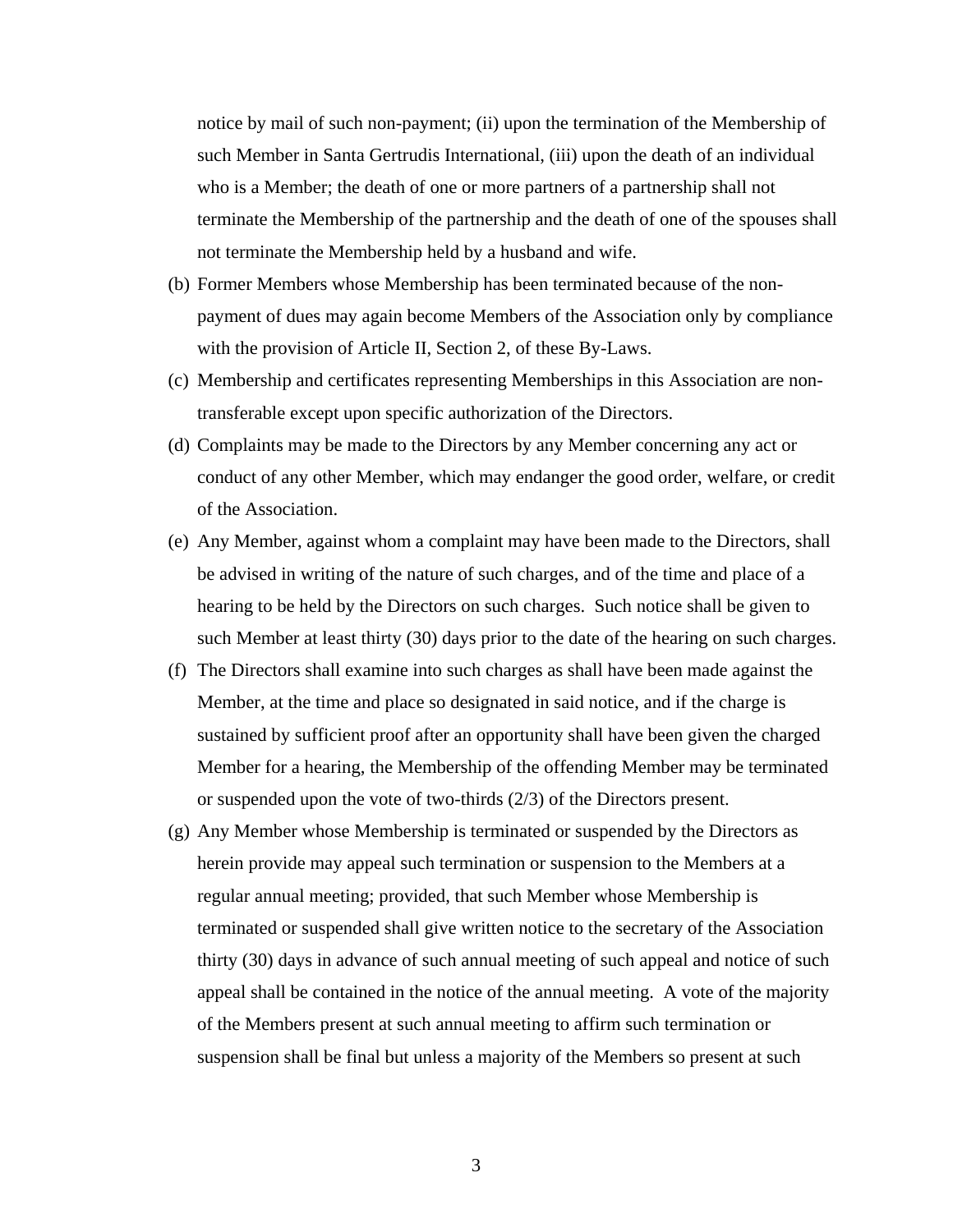annual meeting vote in favor of such termination or suspension, the Membership of the offending Member shall be reinstated.

(h) The suspension or termination of Membership of any Member in this Association shall be reported by the Secretary to the Santa Gertrudis Breeders International and cause for action shall be explained.

## ARTICLE III

## Meetings of Members

Section 1. The annual meeting of the Members of this Association shall be fixed by the Board of Directors.

Section 2. Special meetings of the Membership may be called at any time or at any place designated by the President, Vice-President, or by the Board of Directors.

Section 3. Notice: Appropriate notice of the time and place of all annual and special meetings shall be mailed to Members whose addresses are shown on the books of the Association, ten (10) days before the date thereof.

Section 4. The Members shall not be entitled to vote by proxy.

Section 5. Quorum: Ten (10) or more duly qualified Active Members of this Association shall constitute a quorum for the transaction of all business at any regular or special meeting of the Members.

# ARTICLE IV

# Board of Directors

Section 1.

(a) The Board of Directors shall have supervision, control, and direction of the property, business affairs, and activities therein of the Association; shall determine its policies or changes therein within the limits of the laws of Texas, of the Articles of Incorporation, as may be amended, and of the By-Laws; shall actively prosecute its corporate powers and objects, and shall have absolute discretion in the disbursement of its funds; provided, however, that the Board of Directors shall not authorize the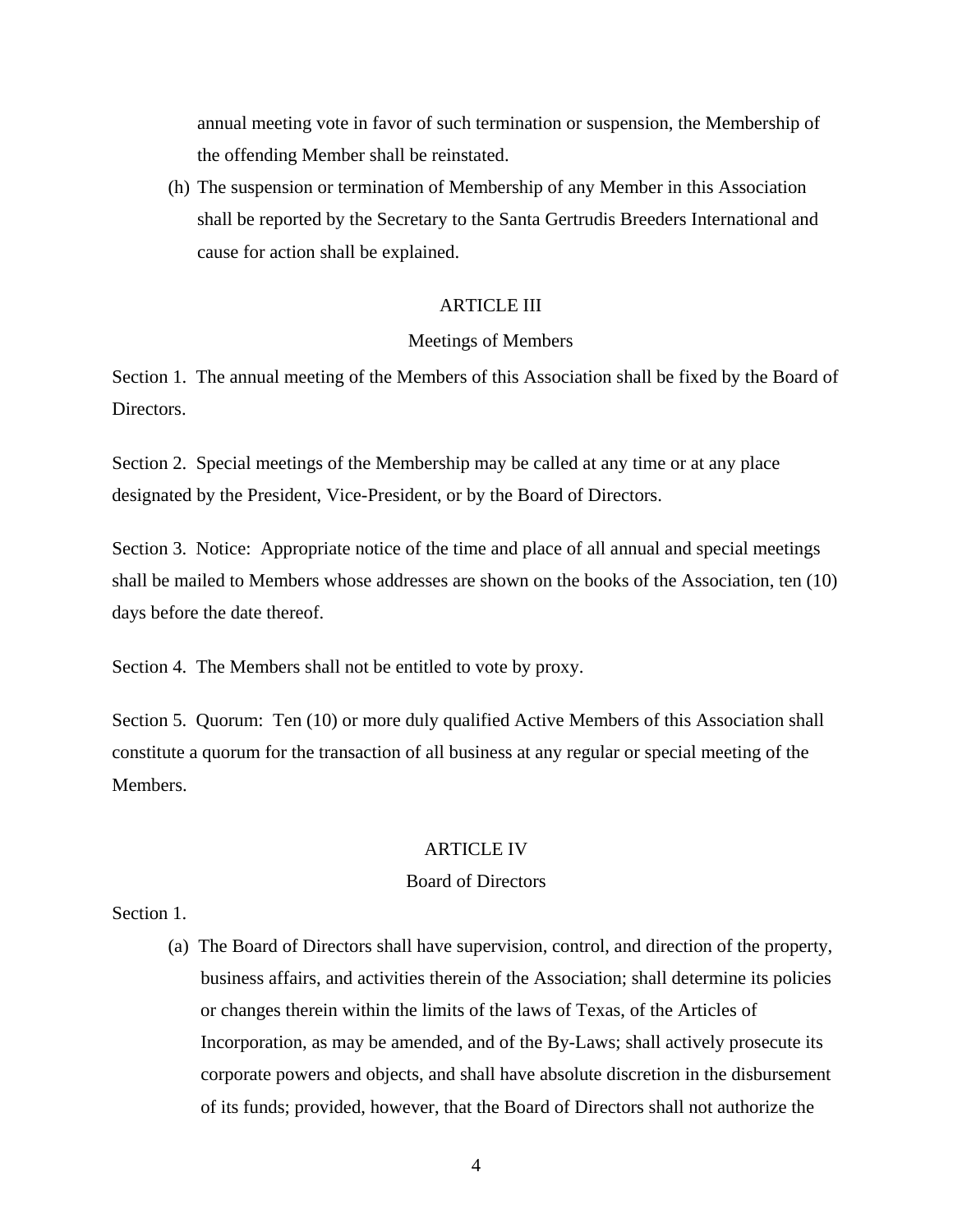Association to enter into any activity not permitted to be transacted by a non-profit corporation under the laws of Texas and all income and property shall be applied exclusively to the non-profit purposes of this Association, and no part thereof shall inure to the benefit of any private Member or individual. The Board of Directors may adopt such rules and regulations for the control and conduct of the property, business affairs, and activities of the Association as shall be deemed advisable. (The Board of Directors shall at its annual meeting elect the officers of the Association in accordance with the By-Laws.) The Board of Directors, or any officer duly authorized by it, shall appoint and fix the compensation to be paid to such employees and agents, including legal counsel, as shall be necessary to conduct the affairs of the Association.

- (b) Without the approval of three-fourths of all the Directors given at any annual meeting or at a meeting specifically called for such purpose after ten (10) days written notice in advance thereof to each Director, no lien or encumbrance shall be created on any property of the Association.
- (c) Any officer elected by the Board of Directors of the Association may be removed for cause by the affirmative vote of a majority of the entire Board at any time. Any employee may be discharged by the Board of Directors or its duly authorized representative at any time with or without cause.
- Section 2. Number of Directors and Terms of Office:
	- (a) Directors shall be Active Members of the Association. The Board of Directors shall be composed of not less than five (5) or more than sixteen (16) Members, including the President, the Vice-President, the Secretary and the Treasurer of the Association. Directors shall be elected at the annual meeting of the Association for a term of three (3) years and the terms of such Directors shall be arranged that onethird (1/3) of the Directors shall be elected at each annual meeting; the term of office of each Director shall continue until his successor is duly elected and qualified.
	- (b) Vacancies in the Board of Directors resulting from the death, resignation, removal, incapacity, or disqualification of any of the Members of the Board of Directors shall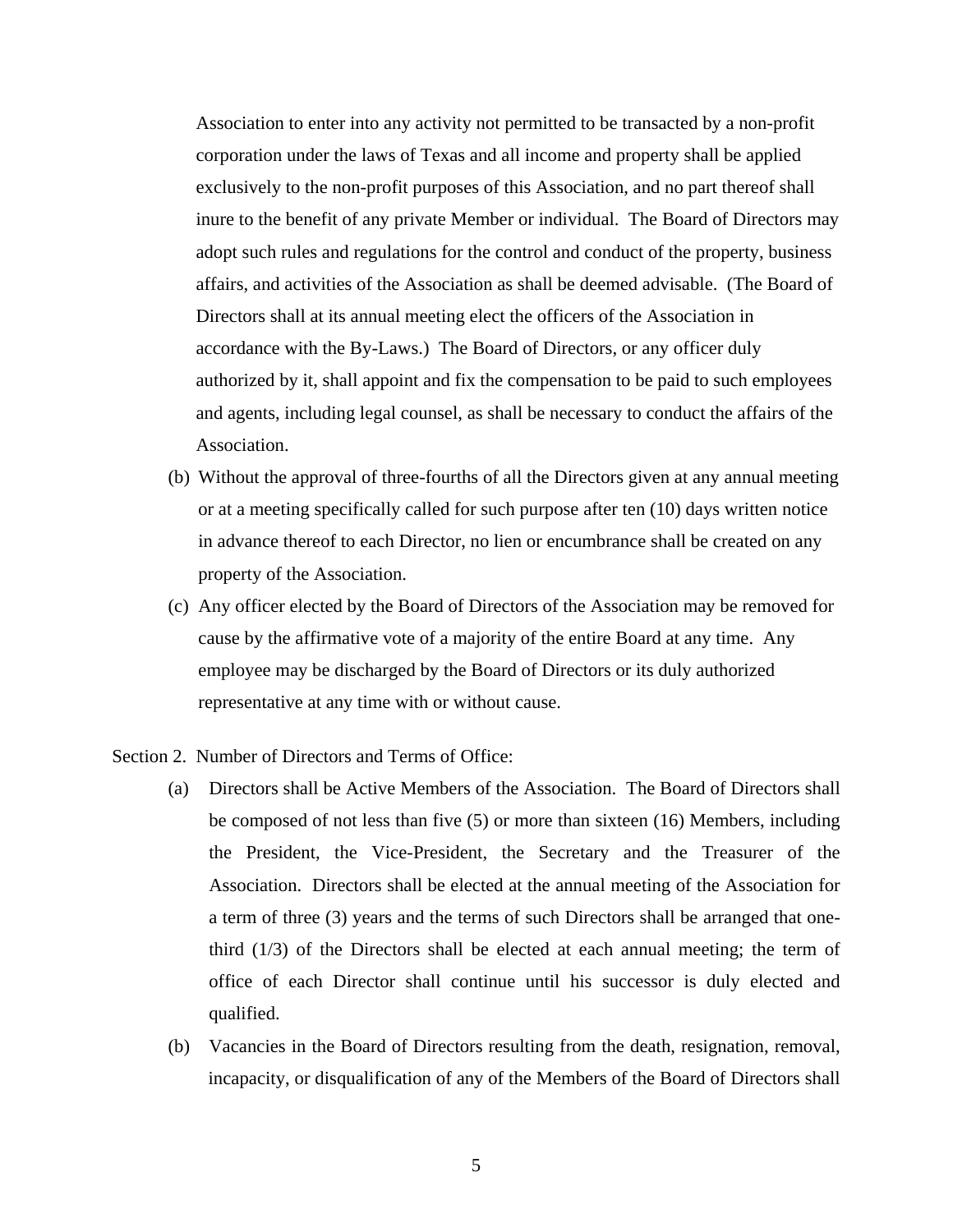be filled by presidential appointment and ratification of a majority vote of the remaining Directors at the next regular, or special meeting of the Directors held for that purpose, and such person or persons so chosen to fill such vacancy or vacancies shall serve for the unexpired term of his predecessor and until a successor is elected and qualified.

If a Director is elected by the Board of Directors, such position shall remain vacant until the next annual meeting of Members.

- (c) No Director shall serve more than two (2) consecutive complete terms or a part thereof, or a maximum of six (6) years.
- Section 3. A Director may be removed from office for cause by the affirmative vote of threefourths (3/4) of all the other duly qualified and acting Directors at a special meeting of the Board called for that purpose; no charges against any Directors shall be considered unless same have been preferred in writing and signed by the person or persons presenting the same and filed with the secretary of the Association at least twenty (20) days prior to the date of the meeting at which charges are to be considered. If a Director misses three (3) consecutive meetings such Director shall be automatically removed unless such absences are approved by the Board of Directors.

Section 4. Compensation for Directors:

No Director or officer shall receive compensation for any services he may render to the Association.

Section 5. Meetings of the Board of Directors:

- (a) The regular annual meeting of the Directors shall be held at the same place and immediately following adjournment of the annual meeting of Members.
- (b) Special meetings of the Directors may be held or called by the President, or in his absence, by the Vice-President, or by any three (3) Members of the Board.
- (c) Except as hereinafter provided, notice of any regular and special meetings of the Directors shall be sent in writing by mail to each Director at his address shown on the books of the Association, at least ten (10) days prior thereto; however, a Director may in writing waive notice.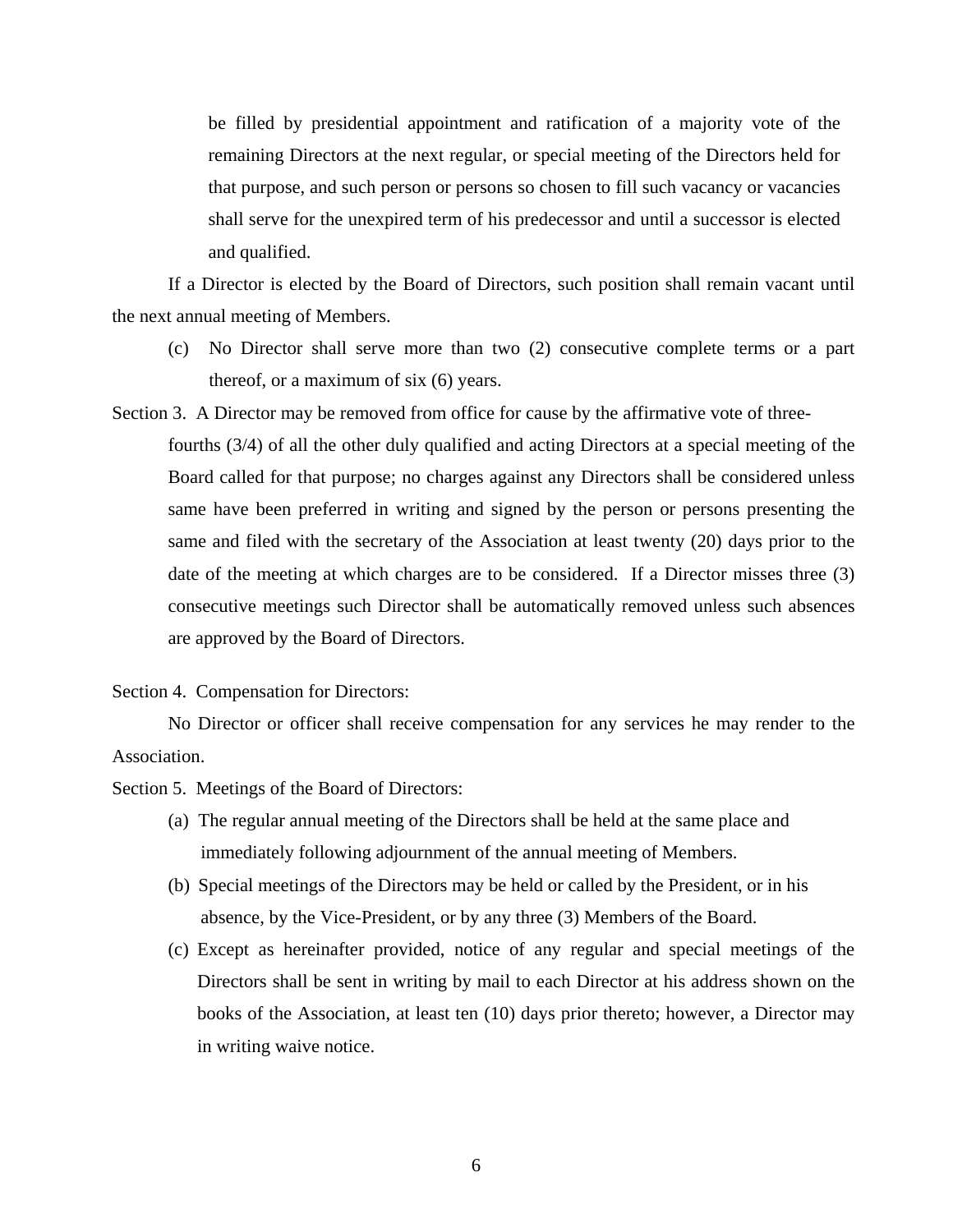(d) By majority consent of the entire Board of Directors, any regular or special meeting of the Board of Directors may be held without notice at a time and place determined by the Members of the Board requesting said meetings.

Section 6. Quorum:

 At any regular or special meeting of the Board of Directors there shall be present at least a majority of the then serving Board in order to constitute a quorum.

Section 7. Unanimous Consent and Telephone Meetings:

- (a) Actions Without a Meeting. Any action required or permitted to be taken at a meeting of the Board of Directors or any executive committee may be taken without a meeting, if a consent in writing, setting forth the action so taken, is signed by all of the members of the Board of Directors or executive committee, as the case may be. Such consent shall have the same force and effect as a unanimous vote at a meeting.
- (b) Members of the Board of Directors or any committee designated by such Board, may participate and hold a meeting of such board or committee by means of conference telephone or similar communication equipment by means of which all persons participating in the meeting can hear each other, and participating in a meeting pursuant to this section shall constitute presence in person at such meeting, except where a person participates in the meeting for the express purpose of objecting to the transaction of any business on the ground that the meeting is not lawfully called or convened. Any such action taken in connection with a telephone meeting shall have the same force and effect as a vote at a meeting of the Board of Directors or a designated committee.
- (c) All Members are encouraged to attend Directors meetings and Members shall not be excluded from meetings of Directors.

Section 8. Indemnification of Directors:

No Director or Officer of the Association shall be liable to any Member or Non-Member of the Association for any act taken or neglected or refused to be taken by him as Director or Officer with respect to any matter within the scope of his official duty, except such act or neglect or failure to act as shall constitute gross misconduct in the performance of his duties as Director or Officer.

## Section 9. Association Seal and/or Trademark:

The Directors of the Association may adopt a seal and/or trademark for the Association.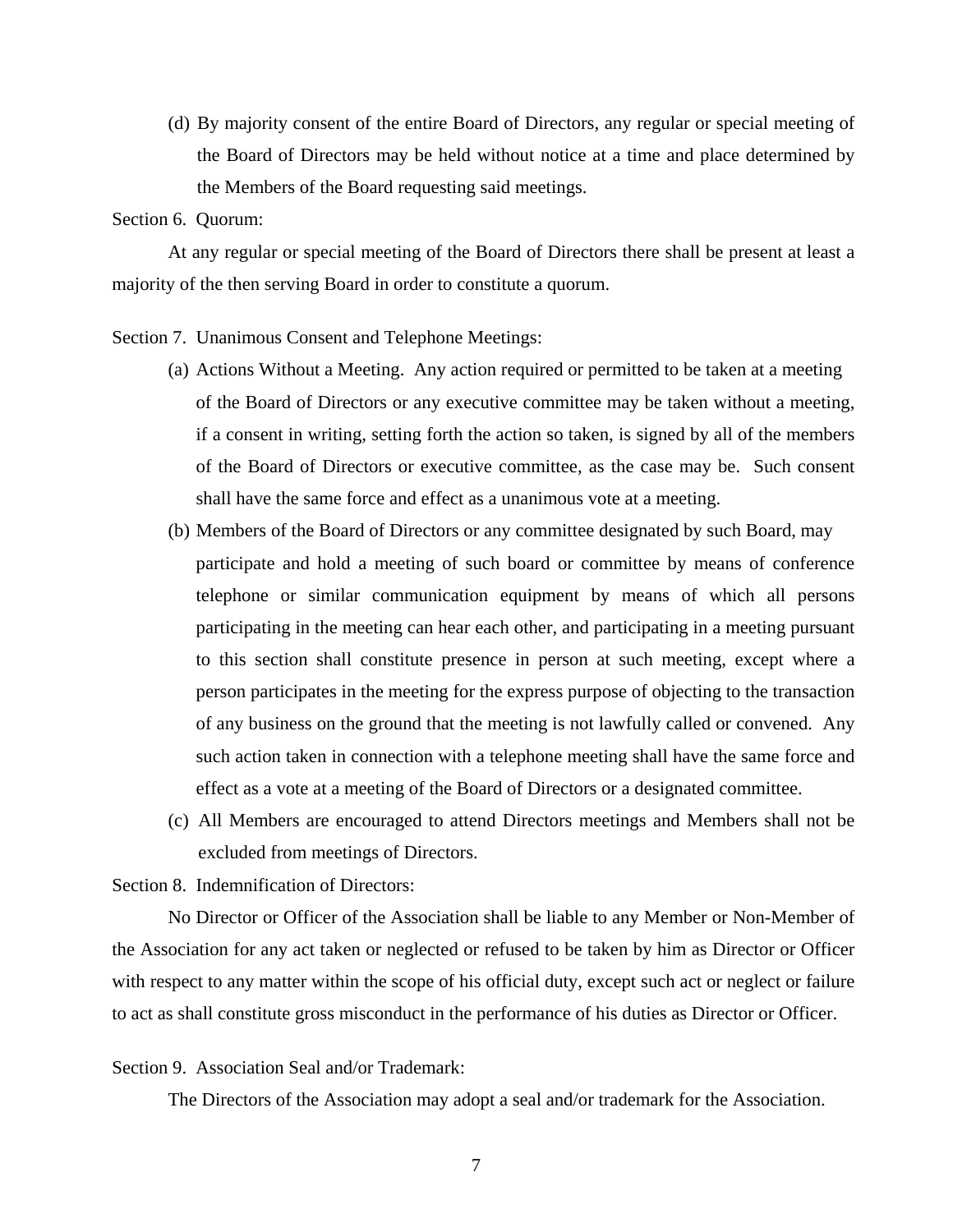## ARTICLE V

# **Officers**

## Section 1. General:

The officers of the Association shall be a President, a Vice-President, a Secretary and a Treasurer. The offices of Secretary and Treasurer may be held by one person. The officers shall be elected by the Board of Directors at the annual meeting thereof for a term of one year and shall each serve until his successor is duly elected and qualified. The President, Vice-President, and Secretary and/or Treasurer shall be Active Members of the Association in good standing.

# Section 2. President:

The President shall preside at all Directors' and Members' meetings; shall have general supervision over the affairs of the corporation and over the other officers; shall sign all written contracts of the corporation, and shall perform all such other duties as are incident to his office. The President shall appoint all committees he deems necessary and shall be a member ex-officio of said committees.

# Section 3. Vice-President:

In the event of the death, absence, incapacity, or refusal to act of the President, the Vice-President shall possess all the powers, perform all the duties of the President, and shall do and perform such duties as may be from time to time assigned to him by the President or Board of Directors.

#### Section 4. Secretary:

The Secretary shall issue all notices of Directors' Membership meetings and shall attend and keep the minutes of same; shall have charge of all corporate books, records, and papers; shall attest with his signature all written contracts of the Association and shall perform all such other duties as are incident to his office.

8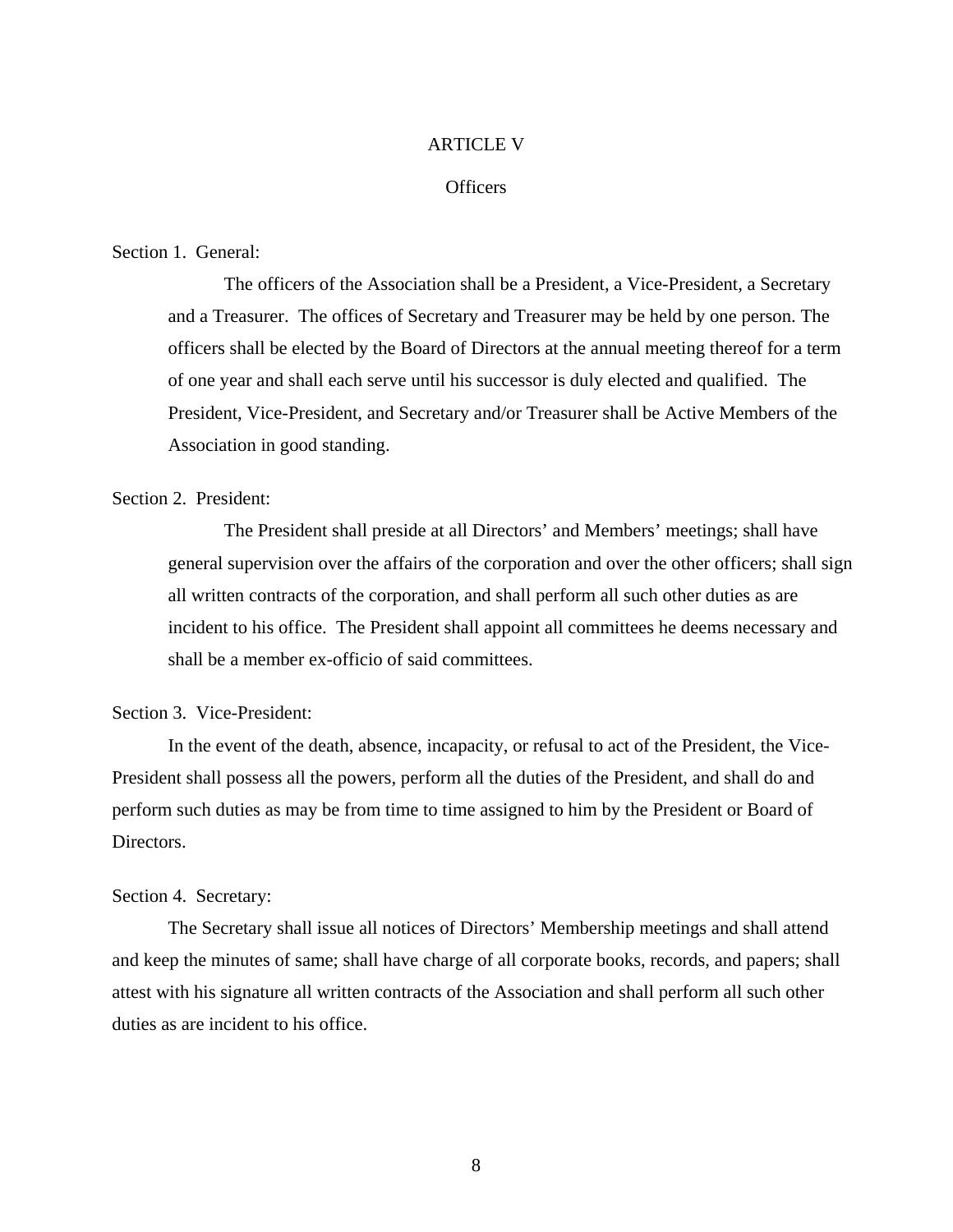Section 5. Treasurer:

- (a) The Treasurer shall have custody of all money and securities of the corporation. He may sign checks of the Association, and shall keep regular books of account, and shall submit them, together with all vouchers, receipts, records and other papers, to the Directors for their examination and approval as often as they may require; and shall perform all such other duties as are incident to his office.
- (b) At each annual meeting of the Members, the Treasurer shall submit a statement of the business done during the preceding year, together with a report of the general financial condition of the Association, and of the condition of its tangible property.

Section 6. Vacancies:

(a) Vacancies occasioned by the death, resignation, incapacity, or removal of Officers of the Association shall be filled by a majority vote of the Board of Directors at the next regular or at a special meeting of the Board of Directors and such persons so chosen to fill such vacancies shall serve until the next annual election of officers or until their successors are elected and qualified.

## ARTICLE VI

# Finance

Section 1. Custodians and Depositories:

- (a) The funds of the Association shall be deposited in such manner as the Board of Directors shall direct in such banks, trust companies or other depositories which are federally insured as the Board of Directors may designate, and shall be drawn out by checks signed by such manner as may be provided by resolution or resolutions adopted by the Board of Directors.
- (b) Any officer or employee handling money or securities of said Association may be bonded at the Association's expense in such amount as may be determined by the Board of Directors.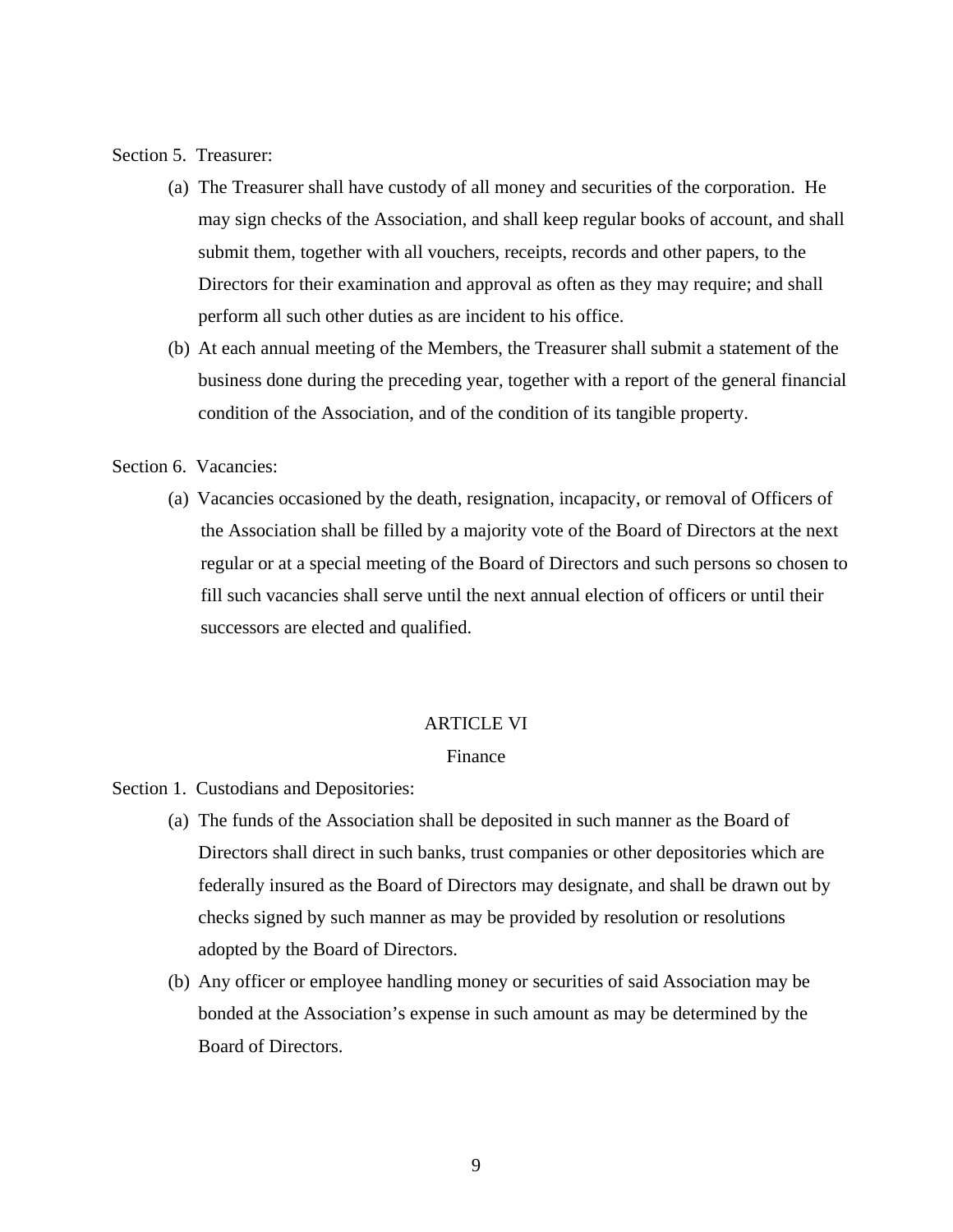Section 2. Fiscal Year and Audit:

 The fiscal year of the Association shall close on the last day of February of each year and open on March 1<sup>st</sup> of each year. The Board of Directors, prior to each annual meeting of the Members of the Association, may appoint a competent certified public accountant who is not a Member, Officer, Director or employee of the Association, nor related to any of its Members, who shall examine and audit all of the books, records, checks, vouchers, and accounts of the Association. Such accountant shall make a written report thereof to the Board of Directors, which said report shall be submitted to the Association at its annual meeting. Such accountant shall receive a reasonable compensation for such services to be fixed by the Board of Directors and paid by the Association.

#### ARTICLE VII

# Members Required to Assist Directors

 It shall be the duty of each Member and Officer of the Association to furnish to the Board of Directors, any and all information they have or may receive with reference to any violation of the rules and regulations governing any of the activities of the Association, and to aid and assist to the best of their ability the Officers and Directors of the Association.

#### ARTICLE VIII

 Affiliation with Santa Gertrudis Breeders International activities of this Association shall not conflict in any way with the activities of the Santa Gertrudis Breeders International and will be carried on subject to the provisions of the Constitution and By-Laws of the Santa Gertrudis Breeders International pertaining to affiliated associations.

#### ARTICLE IX

## Amendments

 Amendments to these By-Laws may be made by a majority vote of a quorum of the Members attending a regular or special meeting of the Association and then only after ninety